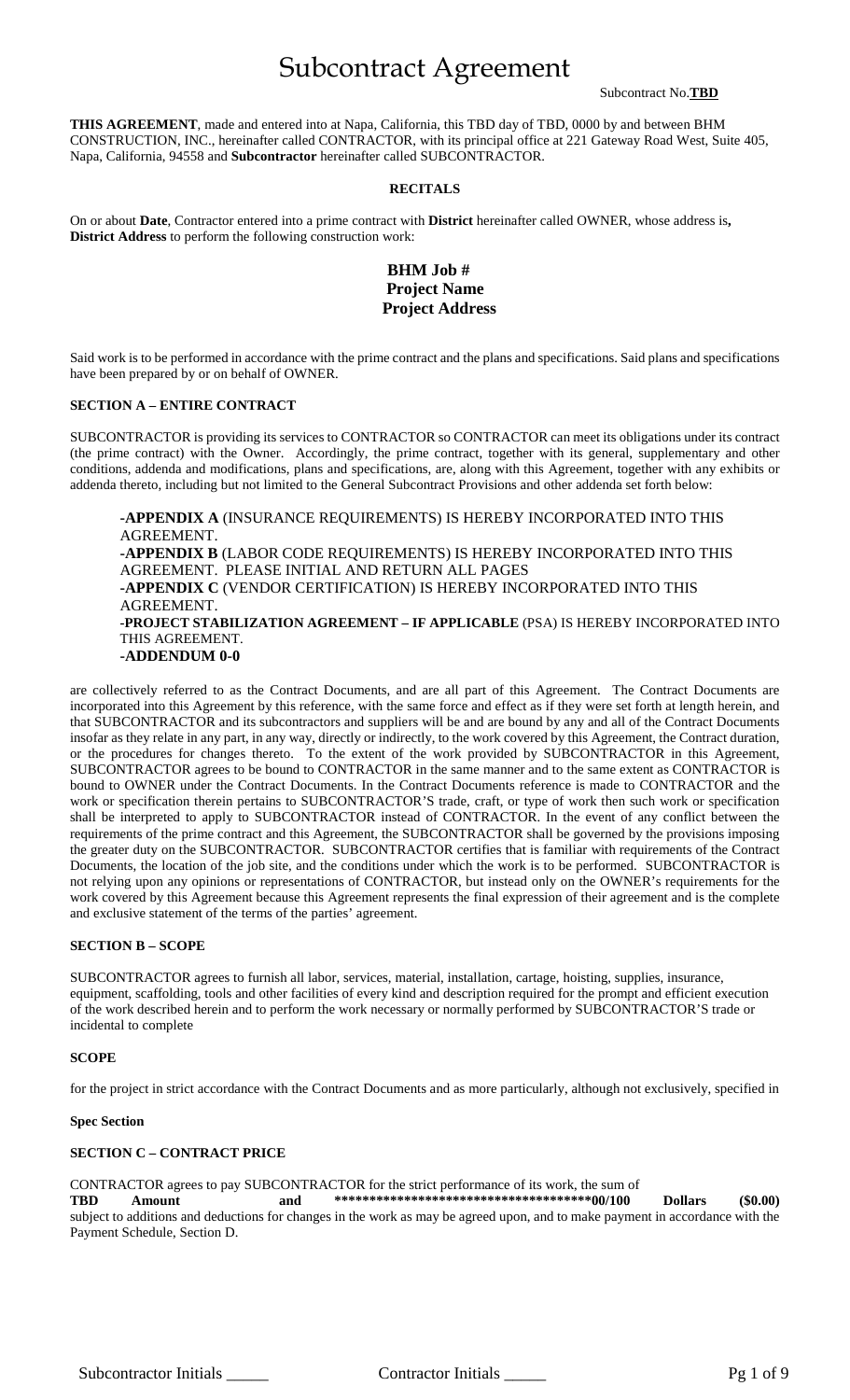## **SECTION D – PAYMENT SCHEDULE**

**1. Progress Payments.** CONTRACTOR will pay SUBCONTRACTOR in monthly payments of  $\frac{90\%}{90\%}$  of labor and materials which have been placed in final position and for which the right to payment has been properly documented and approved and paid pursuant to the terms of the Contract Documents. No payments made prior to completion and acceptance of the work shall be construed as evidence of acceptance of any part of SUBCONTRACTOR'S work. Payments due by CONTRACTOR to SUBCONTRACTOR shall be the net amount earned to date less sums paid to date. SUBCONTRACTOR agrees as an express condition precedent to payment, that payment is not due until SUBCONTRACTOR has furnished all administrative documentation required by the Contract Documents, including but not limited to, a union status letter, certified payrolls, evidence of insurance, and the applicable releases pursuant to California Civil Code §8132.

**2. Final Payment**. SUBCONTRACTOR agrees as an express condition precedent to final payment, that final payment is not due until after SUBCONTRACTOR has furnished to CONTRACTOR all administrative documentation required by the Contract Documents and this subcontract, including, but not limited to, as built drawings, certified payrolls, union status letters, and applicable conditional releases upon final payment by owner pursuant to California Civil Code §8134. Upon satisfaction of these conditions precedent to payment, CONTRACTOR will release retention to SUBCONTRACTOR within seven days of Owner releasing retention to CONTRACTOR.

**3. Owner Delays.** If Project Funds become unavailable due to Owner insolvency and/or refusal SUBCONTRACTOR agrees to give CONTRACTOR a reasonable time to make payment to SUBCONTRACTOR. "Reasonable time" shall be determined according to the relevant circumstances, but shall in no event be longer than the time in which SUBCONTRACTOR can exercise its remedies under the mechanic's lien laws, including, its right to assert a mechanic's lien (if applicable), its right to assert a stop notice, and its right to make a claim on any applicable payment bond. Nothing contained herein shall be interpreted as releasing or waiving any statutory mechanic's lien, bond or stop notice right reserved to Subcontractor under the law. SUBCONTRACTOR agrees to preserve and maintain its mechanics' lien and stop notice rights with respect to the project and to exercise and exhaust those rights in the event that CONTRACTOR does not pay SUBCONTRACTOR sums due under the Subcontract as a result of payment default on the part of the Owner under the Prime Contract. CONTRACTOR and SUBCONTRACTOR mutually agree, to the maximum extent allowed by law, that each of them shall assume the risk of Owner insolvency and/or refusal to pay to the extent of their respective interest in Project Funds, and that if CONTRACTOR'S or SUBCONTRACTOR'S remedies for a mechanics lien or stop notice should prove insufficient to secure payment of outstanding amounts, any further payment obligation under this Agreement, beyond what may be available under such lien remedies, shall be excused.

### **SECTION E – GENERAL SUBCONTRACT PROVISIONS**

**1. INSURANCE** – SUBCONTRACTOR shall at all times carry on all operations hereunder, such insurance as is set forth in Appendix A to this agreement, made a part hereof and fully incorporated herein by this reference or required by the Contract documents, whichever is greater. The requirements for carrying the insurance as set forth in Appendix A shall not derogate from any provisions for defense or indemnification of CONTRACTOR by SUBCONTRACTOR pursuant to the terms of this Agreement.

**2. RISK FOR WORK PERFORMED.** The work performed by Subcontractor shall be at the risk of the Subcontractor and its employees and agents exclusively. All work covered by this Agreement done at the site or in preparing or delivering materials or equipment to the site shall be at the sole risk of Subcontractor until the completed work is accepted by Contractor.

**3. INDEMNITY.** SUBCONTRACTOR is not responsible to defend or indemnify CONTRACTOR (and its officers, directors, shareholders, employees, agents and assigns - collectively referred to as "The Indemnified Party") for claims which arise solely from the sole negligence or willful misconduct of Indemnified Party. SUBCONTRACTOR is only responsible to defend and indemnify Indemnified Party from and against liability for any and all Claims which arise out of Subcontractor's acts and omissions in its performance of this Agreement. (The term "Claim" is defined as actions, assessments, actions by governmental authorities, proceedings before administrative agencies, fines, penalties, demands, liabilities, claims, damages, costs, losses and expenses, including but not limited to attorney's fees and costs.) To the extent a Claim involves both the acts or omissions of the SUBCONTRACTOR and acts or omissions of others, including but not limited to Indemnified Party, SUBCONTRACTOR's duty to indemnify is limited solely to the Claims, or portions of Claims, to which SUBCONTRACTOR's acts or omissions caused or contributed, and the parties to this agreement agree to follow the procedures set forth in law as set forth in California Civil Code § 2782.05, so the SUBCONTRACTOR will pay only those parts of defense costs and indemnity for which its acts or omissions, in whole or in part, caused or contributed. SUBCONTRACTOR's duty to defend will not arise until Indemnified Party provides written notice of a Claim to the SUBCONTRACTOR and how that Claim implicates SUBCONTRACTOR's scope of work. Indemnified Party also will provide a written statement regarding how it determined SUBCONTRACTOR's reasonable allocated share of defense costs. The Indemnified Party shall in their sole and complete discretion select attorneys at law to defend the Indemnified Party against the Claim ("Counsel") at commercially reasonable rates and shall solely control the litigation. The Indemnified Party may change Counsel at any time, but agree, at all times, to retain counsel experienced in construction litigation. The Indemnified Party and SUBCONTRACTOR hereby waive any conflict that may arise from this representation. Upon a final decision determining the Claim in favor of the Claimant, SUBCONTRACTOR'S proportionate share of such fees and costs will be reallocated to be consistent with SUBCONTRACTOR'S proportionate liability for the Claim as determined by the trier of fact (arbitrator, judge, or jury) of the Claim. In lieu of paying these costs and fees, and on 30 days' notice thereof, SUBCONTRACTOR may elect to defend the Claim with counsel of its choice and at its own expense pursuant to § 2782.5(e)(1). Nothing in this paragraph limits the defense and/or additional insured obligations of any applicable insurer, including, but not limited to, SUBCONTRACTOR'S insurer.

**4. BONDING OF SUBCONTRACTORS** – Concurrently with the execution of this Agreement, or at any time during its performance, SUBCONTRACTOR shall, if required by CONTRACTOR, execute a Labor and Material Bond and a Faithful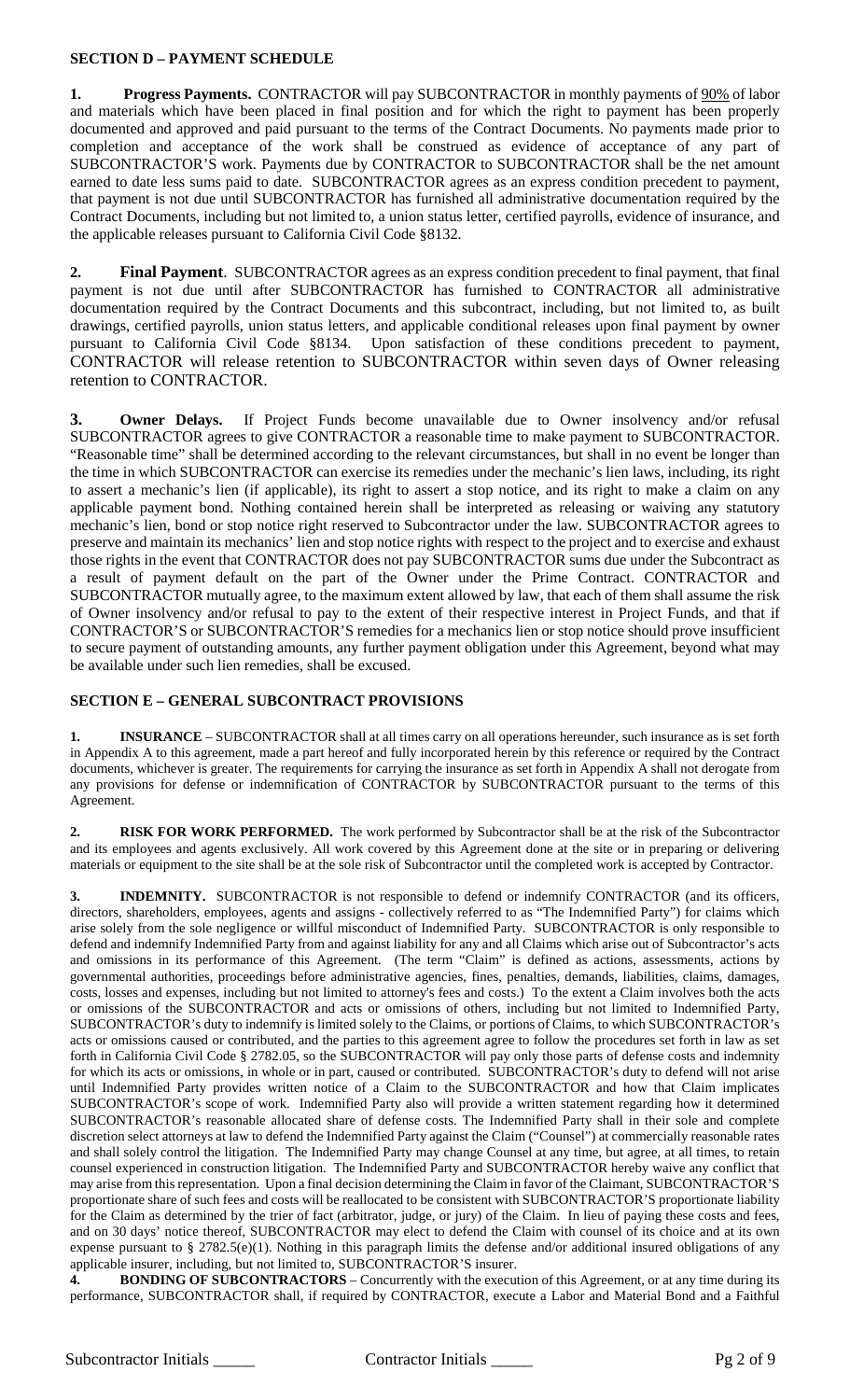Performance Bond in an amount equal to one hundred percent (100%) of the Contract Price in Section C. The bonds shall be executed by a corporate surety acceptable to CONTRACTOR, shall be in a form satisfactory to CONTRACTOR, and shall be provided within ten (10) days. Failure to provide or properly maintain bonds shall be a material breach of contract. CONTRACTOR shall pay the bond premium in an amount not to exceed the National Board or Surety standard bond rate, unless otherwise provided herein or in the Contract Documents. No alteration of this Subcontract including any change in the Subcontract; schedule or time for performance of this Subcontract or the work herewith will exonerate the surety or any bond furnished by the SUBCONTRACTOR.

**5. TIME** – Time is of the essence of this Agreement. SUBCONTRACTOR agrees to perform its work so that the entire contract may be timely performed by CONTRACTOR. While CONTRACTOR will make good faith efforts to schedule each subcontractor's work in a manner convenient for each subcontractor, CONTRACTOR has the duty to complete the prime contract in a timely manner and so has the sole right under this Agreement to schedule SUBCONTRACTOR's work with that of all other subcontractors in a manner which, in CONTRACTOR's opinion will facilitate the timely completion of the entire work and not for the benefit of SUBCONTRACTOR or any other subcontractor. CONTRACTOR shall have complete control of the premises on which the work is performed and shall have the right to decide the time or order in which the various portions of the work shall be installed or the priority of the work of SUBCONTRACTOR and other subcontractors, and in general, all matters representing the timely and orderly conduct of the work. Accordingly, the price for this Agreement includes SUBCONTRACTOR performance at any and all times during the prime contract's duration. It shall be SUBCONTRACTOR'S obligation to conform to CONTRACTOR'S schedule, subject to CONTRACTOR'S modifications, which are incorporated herein by this reference and made a part hereof. Failure to comply with the CONTRACTOR'S schedule as required by the Contract documents shall be a material breach of contract.

**6. SHOP DRAWINGS**. SUBCONTRACTOR shall prepare and obtain approval as required by the Contract Documents for all shop drawings, details, samples, and do all other things necessary and incidental to the prosecution of its work in conformance with the progress schedule. Submission of as-built drawings for work performed during the previous progress or final payment period is an express condition precedent to CONTRACTOR'S duty to make any payment for that payment period.

**7. DELAY, DISRUPTION OR INEFFICIENCIES**. CONTRACTOR is not responsible to SUBCONTRACTOR for delays, disruptions or inefficiencies caused by Owner, its agents, other subcontractors, or any other party. If the Owner delays or disrupts SUBCONTRACTOR's work or causes SUBCONTRACTOR inefficiencies, at the request of SUBCONTRACTOR, and on condition that CONTRACTOR has sufficient information to ensure that SUBCONTRACTOR's claim has merit and is not a false claim, will pass through SUBCONTRACTOR's claim to the Owner. CONTRACTOR is not liable to compensate SUBCONTRACTOR for such claim except, in the event CONTRACTOR obtains additional compensation from OWNER on account of such extended durations. In such a case, SUBCONTRACTOR shall be entitled to such portion of the additional compensation so received by CONTRACTOR from OWNER as is equitable under all of the circumstances. It is specifically agreed that the failure of CONTRACTOR to present or prosecute any SUBCONTRACTOR claim against Owner for delay, disruption or inefficiencies shall not entitle SUBCONTRACTOR to any claim for damages against CONTRACTOR. In the event CONTRACTOR presents and prosecutes such a claim against OWNER, SUBCONTRACTOR agrees to pay its prorate share of all costs and expenses incurred in the prosecution of the claim, including, but not limited to actual attorneys' fees incurred in good faith, and SUBCONTRACTOR shall fully cooperate with CONTRACTOR in the prosecution of the claim. Contractor is not responsible for any SUBCONTRACTOR claim of delay, disruption or inefficiencies caused in whole or in part by CONTRACTOR's good faith efforts to timely complete the entire project.

**8. NO CHANGES IN SUBCONTRACTOR'S WORK WITHOUT CONTRACTOR'S WRITTEN DIRECTION:** SUBCONTRACTOR shall adhere strictly to the plans and specifications unless a change is authorized in writing by CONTRACTOR. If SUBCONTRACTOR makes any changes in the work or claims without written direction from CONTRACTOR to the SUBCONTRACTOR to perform that work, SUBCONTRACTOR agrees it will not be paid for that changed work, even if it received verbal direction from CONTRACTOR or any form of direction, written or otherwise, from OWNER or any other person or entity and SUBCONTRACTOR will be solely liable for any claims arising therefrom.

**9. CHANGES IN WORK:** SUBCONTRACTOR hereby agrees to make any and all changes, and furnish the materials and perform the work to accomplish those changes that CONTRACTOR may require by its written direction, without nullifying this Agreement. No change, alteration or modification in or deviation from this Agreement or the plans and specifications, whether made in the manner herein provided or not, shall release or exonerate, in whole or in part, any surety or any bond given in connection with this Agreement, and neither OWNER nor CONTRACTOR shall be under any obligation to notify the surety or sureties of any such change. If, in performing shop drawings or in performing work in the field, SUBCONTRACTOR discovers any conflict or potential conflict in the plans, specifications and/or field conditions which would cause SUBCONTRACTOR to change its work or to provide any additional work, SUBCONTRACTOR will provide a Request for Information to CONTRACTOR in advance of performing that work and will perform that work pursuant to CONTRACTOR's written direction. SUBCONTRACTOR shall make no changes without CONTRACTOR's written direction. If SUBCONTRACTOR makes any changes in the work or claims without CONTRACTOR's written direction, SUBCONTRACTOR agrees it will be performing contract work and not extra work, even if it received verbal direction from CONTRACTOR or any form of direction, written or otherwise, from OWNER or any other person or entity. SUBCONTRACTOR shall be liable for any and all losses, costs, expenses, damages, fees and liability of any nature whatsoever associated with or in any way arising out of any change it makes without written direction from CONTRACTOR. If the SUBCONTRACTOR initiates a substitution, deviation, or change in the work which affects the scope of the work or the expense of other trades, SUBCONTRACTOR shall be liable for the resulting expense.

**10. CHANGES IN WORK BY OWNER:** If SUBCONTRACTOR's claim for payment for extra work arises from an act, omission or direction of the OWNER or its agents, including but not limited to Owners' architect or engineer (Owner caused changes), the CONTRACTOR is not liable to SUBCONTRACTOR for costs for this extra work, and CONTRACTOR'S sole duty to the SUBCONTRACTOR is to pass on claims in full compliance with the Contract Documents. The notice provisions in paragraph 11 do not apply to Owner caused changes for which Contractor is not responsible to pay, but the SUBCONTRACTOR must submit its claims for extra work for Owner caused changes sufficiently in advance of the prime contract's notice and claims requirements to allow CONTRACTOR to timely submit those claims to the Owner. SUBCONTRACTOR shall bear its' prorate share of any administrative costs, including attorney's and consultants' fees, required to process the claim pursuant to the Contract Documents. SUBCONTRACTOR agrees that Contractor, in its sole discretion, may settle or otherwise compromise SUBCONTRACTOR's claim that is passed on by CONTRACTOR to the OWNER and SUBCONTRACTOR agrees to accept as full compensation for its claim the sums, if any, paid or SUBCONTRACTOR'S claim as a pro-rata share of the whole of the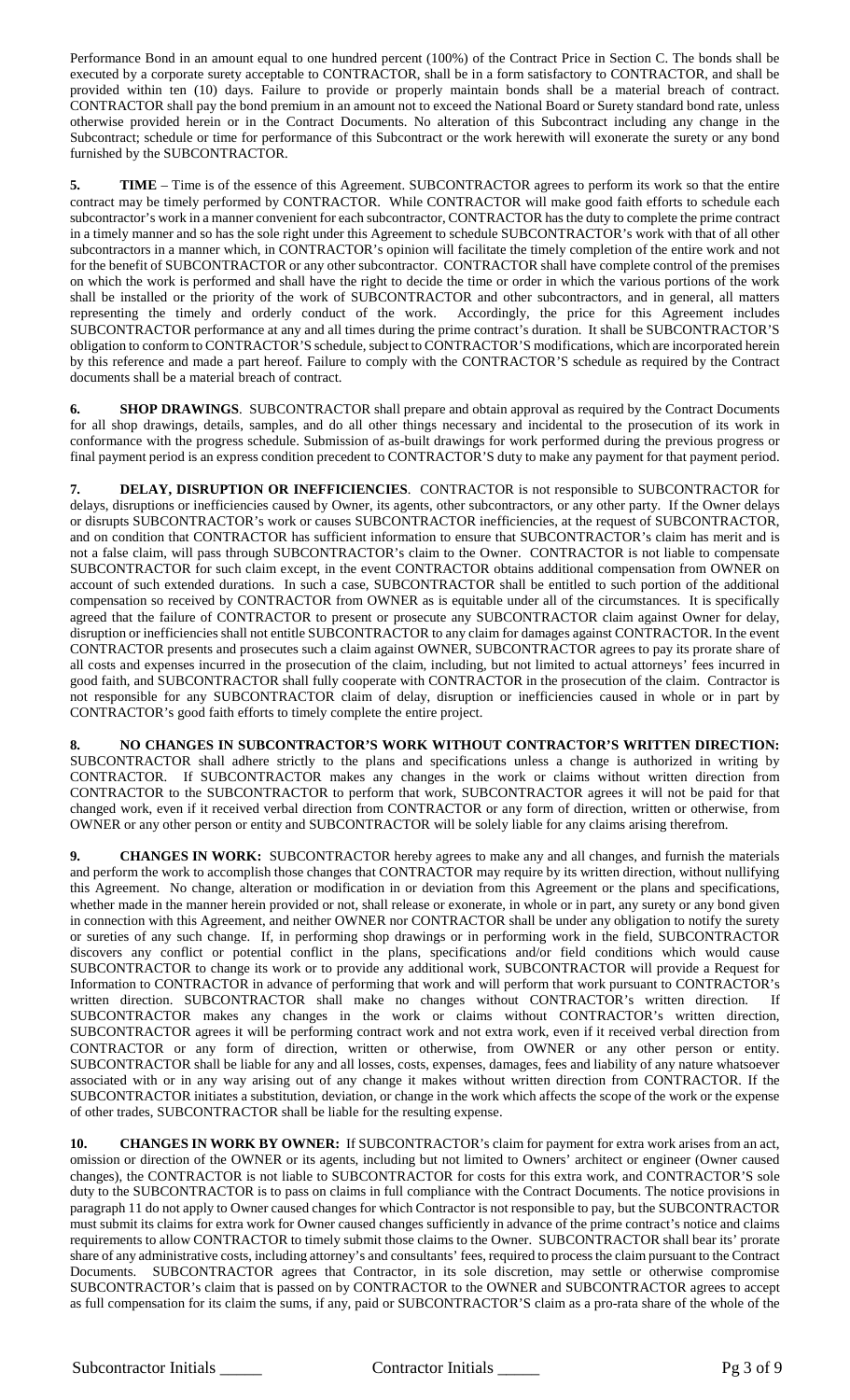CONTRACTOR/OWNER settlement, less chargeable costs and fees. CONTRACTOR has no duty to pass through any SUBCONTRACTOR claim which CONTRACTOR subjectively believes, in good faith, is an invalid or false claim, in whole or in part.

**11. NOTICE OF CLAIMS FOR CHANGES IN WORK BY CONTRACTOR.** SUBCONTRACTOR agrees its timely written notice as required by this Agreement and by the prime contract are necessary to control costs and administer this contract and are conditions precedent to payment of any amount over and above the contract price from CONTRACTOR unless otherwise stated herein. Within ten (10) days after SUBCONTRACTOR's receipt of (1) a response to its request for information; or (2) a CONTRACTOR written direction; (3) receipt of a proposed change by Owner or CONTRACTOR, or (4) encountering a differing site condition, if SUBCONTRACTOR believes extra-contractual work is required, SUBCONTRACTOR shall notify CONTRACTOR that extra-contractual work is required. Said notice also will include a short explanation of why SUBCONTRACTOR believes the work is extra contractual, and an estimated cost for the extra work. Until CONTRACTOR and SUBCONTRACTOR agree the work is extra-contractual and agree to a price for that extra contractual work, SUBCONTRACTOR will perform the work and submit Daily Work Reports showing the labor and equipment used to perform the work. CONTRACTOR's foreman will verify the Daily Work Orders or note any discrepancies observed so that disputes over quantum may be minimized. Field orders signed by our field personnel constitute written direction to perform the work in accordance with the contract price and do not constitute an acceptance or an agreement that the work directed is extra contractual work. Extra work orders signed by our field personnel serve only as verification of time performed on a specific activity. The above writings and notices are conditions precedent to CONTRACTOR's obligation to pay SUBCONTRACTOR any amounts above the price in this Agreement for claimed extra contractual work. SUBCONTRACTOR's failure to provide any of the written notices described herein is a knowing waiver by SUBCONTRACTOR of any compensation for this claimed extra contractual work from CONTRACTOR other than the Contract Price, even if CONTRACTOR received oral notice and even if CONTRACTOR was not prejudiced by lack of written notice.

**12. DAMAGES CAUSED BY SUBCONTRACTOR DELAYS** – Should SUBCONTRACTOR default in the proper performance of its work, or otherwise cause delay to the prime contract work, SUBCONTRACTOR shall be liable for any and all loss and damages, including consequential damages and liquidated damages, sustained by CONTRACTOR as a result thereof.

**13. LIENS – SUBCONTRACTOR** shall at all times indemnify and save CONTRACTOR and OWNER harmless against all liability for claims and liens for labor performed or materials used or furnished to be used on the job, including any costs and expenses for actual attorneys' and consultants' fees incurred in good faith and all incidental or consequential damages resulting to CONTRACTOR or OWNER from such claims or liens. Further, in case legal proceedings on such claim are brought, SUBCONTRACTOR shall defend the suit at its own cost and expense, and will pay and satisfy any such lien or judgment as may be established. SUBCONTRACTOR agrees within ten (10) days after written demand to cause the effect of any legal proceedings or lien to be removed from the premises, and in the event SUBCONTRACTOR shall fail to do so, CONTRACTOR is authorized to use whatever means which in its discretion it may deem appropriate, to cause the lien or legal proceeding to be removed or dismissed, and the costs, together with actual attorneys' and consultants' fees incurred in good faith, shall be immediately due and payable to CONTRACTOR by SUBCONTRACTOR. SUBCONTRACTOR may litigate any such lien or legal proceedings provided it causes the effect thereof to be removed promptly, in advance, from the premises, and shall further do such things as may be necessary to cause OWNER not to withhold any monies due to CONTRACTOR from OWNER by reason of such liens or legal proceedings. It is understood and agreed that the full and faithful performance of this Agreement on the part of SUBCONTRACTOR, including the payment of any obligations due from SUBCONTRACTOR to CONTRACTOR, and any amounts due to labor or material suppliers furnishing labor or material for the work is a condition precedent to SUBCONTRACTOR'S right to receive payment for the work performed, and any monies paid by CONTRACTOR to SUBCONTRACTOR under the terms of this Agreement shall be impressed with the trust in favor of labor and material suppliers furnishing labor and material to SUBCONTRACTOR on the work covered by this agreement.

**14. JOINT CHECK/SETOFF** CONTRACTOR at its option may issue joint checks payable to SUBCONTRACTOR and any trust referred to herein, sub-subcontractor or material supplier to the extent necessary to assure the payments required to be made under this Agreement are paid.

**15. CONTRACTOR'S RIGHT TO CURE – 48 HOUR NOTICE** – In the event that SUBCONTRACTOR at any time refuses or neglects to supply a sufficient number of properly skilled workers or a sufficient quantity of materials of proper quality, is adjudicated a bankrupt, or files an arrangement proceeding, commits any act of insolvency, makes an assignment for benefit of creditors without CONTRACTOR'S consent, or fails to make prompt payment to any subcontractors, material suppliers or laborers, fails in any respect to properly and diligently prosecute the work covered by this Agreement, becomes delinquent with respect to contributions or payments required to be made to any Health and Welfare, Pension, Vacation, Apprenticeship or other employee benefit program or trust, fails to pay prevailing wage, fails to provide complete and accurate payroll reports, fails to fulfill any of the provisions of Paragraph 15 of these General Subcontract Provisions, otherwise fails to perform fully any and all the agreements herein contained, or fails to fulfill any other obligation imposed by contract or law, CONTRACTOR will give forty-eight (48) hours written notice to SUBCONTRACTOR to cure. If SUBCONTRACTOR does not cure, CONTRACTOR, at its option, may perform that SUBCONTRACTOR obligation or have that obligation performed by others, and back charge SUBCONTRACTOR for CONTRACTOR's costs, including, without limitation, CONTRACTOR'S 15% for profit and overhead, and attorneys' and consultants' fees actually incurred in good faith, from any money then due or thereafter to become due to the SUBCONTRACTOR under this Agreement. In the event of an emergency affecting the safety of persons or property, no notice referred to in this paragraph shall be required. The rights and remedies afforded to CONTRACTOR by this Agreement are in addition to any right or remedy available to CONTRACTOR by law.

**16. MATERIAL BREACH: WITHHOLDING OF PAYMENT**: CONTRACTOR may withhold or, on account of subsequently discovered evidence, nullify the whole or a part of any payment under SECTION D, to such extent as may be necessary to protect CONTRACTOR from loss, including costs and actual attorneys' fees incurred in good faith on account of any material breach by SUBCONTRACTOR. Without limiting the definition of what a material breach, a material breach includes (1) defective work not remedied; (2) SUBCONTRACTOR's failure to adhere to the CONTRACTOR's schedule; (3) SUBCONTRACTOR's failure to supply sufficient manpower, equipment or supplies; (5) failure of SUBCONTRACTOR to ake payments properly to its subcontractors, or for the material, labor, or fringe benefits; (6) a reasonable doubt that this Agreement can be completed for the balance then unpaid; (7) damage to another subcontractor; (8) failure to make any payment to the various Employee Fringe Benefit Trusts, including, but not limited to, Health and welfare, Pension, Vacation, or apprenticeship Trust ; (9) failure of SUBCONTRACTOR to complete the contract in accordance with the Contract Documents. When the above material breaches are cured, or upon completion of the work if this Agreement is terminated, such amounts as are then due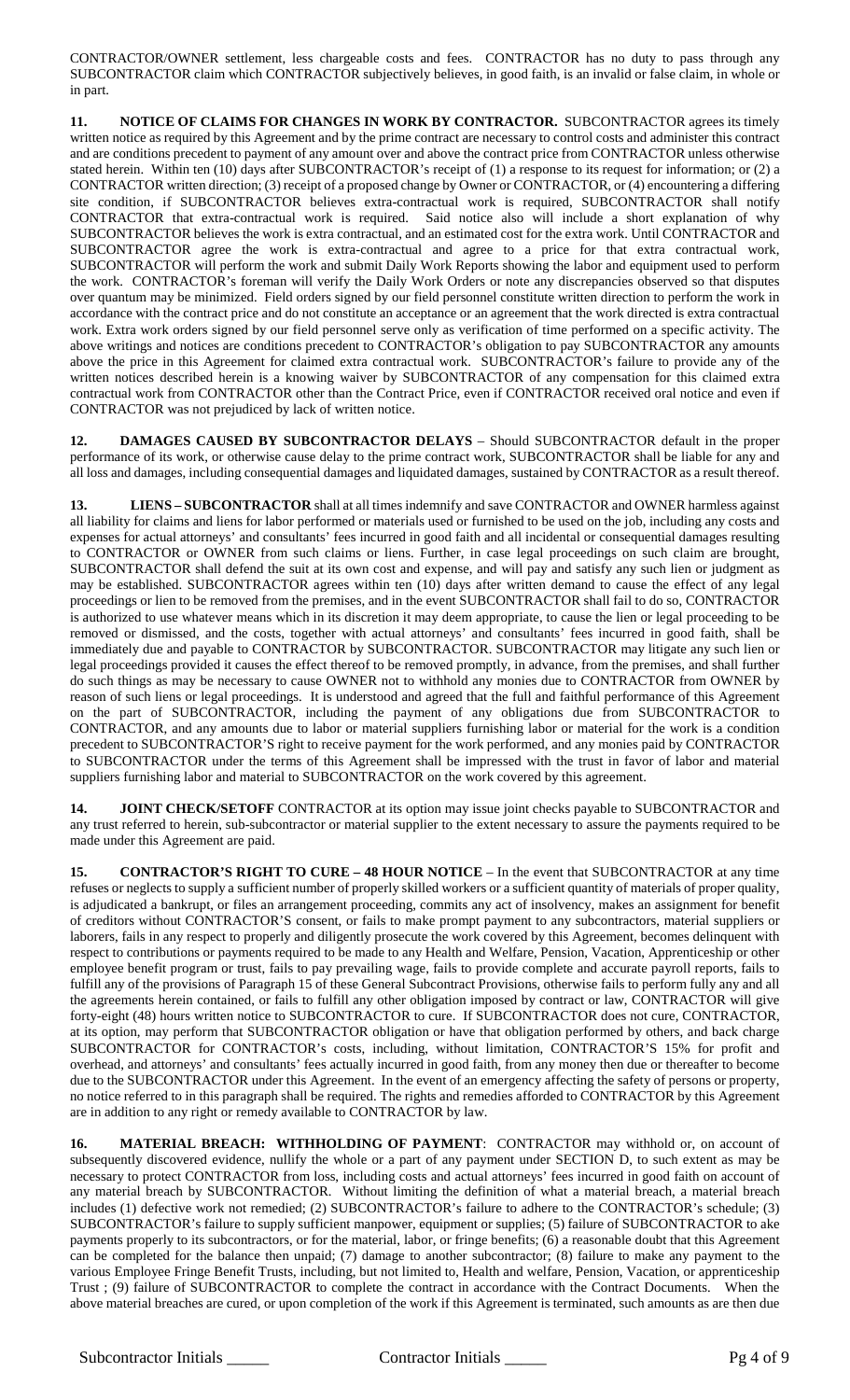and owing shall be paid or credited to SUBCONTRACTOR. The rights and remedies afforded to CONTRACTOR by this Agreement are in addition to any right or remedy available to CONTRACTOR by law.

**17. MATERIAL BREACH: TERMINATION FOR CAUSE:** After providing a 48 hour notice to cure and SUBCONTRACTOR failing to cure a material breach as defined in this Agreement, CONTRACTOR may, at its option, terminate SUBCONTRACTOR'S right to proceed with the work and, in that event, CONTRACTOR shall have the right to enter upon the premises of the project and take possession, for the purposes of completing the work included under this Agreement, of all materials, tools, machinery and equipment of SUBCONTRACTOR, and may employ any other person(s) or entity(s) to finish the work and provide the materials therefore. In case of such termination of SUBCONTRACTOR'S right to proceed with the work, SUBCONTRACTOR shall not be entitled to receive any further payment under this Agreement until all the work undertaken by CONTRACTOR in its prime contract is completely finished. At that time, all unused materials and equipment will be returned to the SUBCONTRACTOR and, if the unpaid balance of the amount to be paid under this Agreement exceeds the expenses incurred by CONTRACTOR for furnishing materials, for finishing the work, for actual attorneys' and consultants' fees incurred in good faith, and for any damages sustained by CONTRACTOR by reason of SUBCONTRACTOR'S default, plus a markup of fifteen percent (15%) General Overhead and Profit on any and all such expenses, any such balance will be paid to SUBCONTRACTOR. But if the aforementioned expenses shall exceed the amount earned and unpaid by SUBCONTRACTOR at the time of termination, SUBCONTRACTOR shall promptly pay to CONTRACTOR the amount by with the expenses exceed the unpaid balance; and CONTRACTOR shall have a lien upon all materials, tools and machinery and equipment taken possession of aforesaid, to secure SUBCONTRACTOR'S payment thereof. The notice referred to in this paragraph will be sufficient and complete when mailed or emailed to SUBCONTRACTOR at the address shown in this Agreement. Should one or more contracts now or hereafter exist between the parties hereto concerning this or any other construction projects, then a breach by the SUBCONTRACTOR of any contract may, at the option of the CONTRACTOR, be considered a breach of all contracts. In such event CONTRACTOR may terminate any or all of the contracts so breached, or may withhold monies due, or to become due, on such contracts, and/or apply the same to offset any payment due on that or any other contract between the parties, or may apply those amounts due toward payment of any damages suffered on that or any other contract between the parties. The rights and remedies afforded to CONTRACTOR by this agreement are in addition to any right or remedy available to CONTRACTOR by law.

**18. TERMINATION OF AGREEMENT BY OWNER** – In the event the prime contract is terminated prior to its completion, SUBCONTRACTOR shall be entitled only to payment for the work actually completed by it at the prorated contract price for the percentage of work actually completed. Nothing herein contained shall require CONTRACTOR to make any claim against OWNER for additional compensation or damages in the event of termination before completion, and it is specifically agreed that the failure of CONTRACTOR to prosecute any such claim against OWNER shall not entitle SUBCONTRACTOR to any claim for additional compensation or damages against CONTRACTOR.

**19. TERMINATION FOR CONTRACTOR'S CONVENIENCE**. Notwithstanding the preceding paragraph, CONTRACTOR reserves the absolute right to terminate this Agreement without cause. In the event of termination without cause, SUBCONTRACTOR shall be entitled to payment only as follows: **a**. Cost of the work actually completed in conformity with the agreement. **b.** Plus other costs actually incurred by SUBCONTRACTOR as a direct result of performance of the work, demobilization or preservation of completed work; **c.** Fifteen percent (15%) of costs referred to in Paragraph 1 above, for overhead and profit. There shall be deducted from such sums any payments made to SUBCONTRACTOR prior to the date of termination of this Agreement, and any amounts due from SUBCONTRACTOR to CONTRACTOR on any other contract or obligation then extant. SUBCONTRACTOR shall not be entitled to any claim of lien, against CONTRACTOR or against OWNER for any additional compensation or damages in the event of termination and payment.

**20. LABOR RELATIONS** -- Employment of labor by SUBCONTRACTOR shall be effected under conditions which are satisfactory to CONTRACTOR. SUBCONTRACTOR shall keep a representative at the jobsite during all times when SUBCONTRACTOR'S work is in progress, and such representative shall be authorized to represent SUBCONTRACTOR as to all phases of the work. Prior to commencement of the work, SUBCONTRACTOR shall notify CONTRACTOR who SUBCONTRACTOR'S representative is to be, and in the event of any change of representative, SUBCONTRACTOR shall notify CONTRACTOR who the new representative is to be prior to such change becoming effective. **SUBCONTRACTOR acknowledges that CONTRACTOR has entered into labor agreements covering work at its construction jobsites with the following labor unions: Carpenters, Laborers, and Operating Engineers. Any work performed by these trades must be performed by union workers.** In addition CONTRACTOR is party to the following agreements:……………………………………………..............................................................................

SUBCONTRACTOR agrees to comply with all of the terms and conditions of these labor agreements set forth above insofar as SUBCONTRACTOR may lawfully do so, and in particular, agrees to comply with the terms and provisions of the Agreements setting forth the jurisdiction and the scope of work claimed by each of the crafts and the procedure contained therein for resolution of jurisdictional disputes. In the absence of any such procedure, or if such procedure fails to promptly resolve the jurisdictional dispute, SUBCONTRACTOR agrees, at its own cost and expense, upon request of CONTRACTOR, to take any and all lawful steps to secure a binding and final determination of the jurisdictional dispute by the National Labor Relations Board. Should there be picketing on the CONTRACTOR'S jobsite, and the CONTRACTOR establishes a reserved gate for the SUBCONTRACTOR'S purposes, it shall be the obligation of the SUBCONTRACTOR to continue the proper performance of its' work without interruption or delay. Should SUBCONTRACTOR'S presence of activity cause a labor-related problem at the construction site, the SUBCONTRACTOR shall bear the full costs thereof. SUBCONTRACTOR shall also promptly obtain, and pay the full costs of, any court orders necessary to restrain acts in violation of the law resulting from SUBCONTRACTOR'S presence or activities. SUBCONTRACTOR shall be bound by all relevant local, state and federal laws governing labor relations, and shall fully indemnify and hold CONTRACTOR harmless from and against claims, liability, loss, damage, costs, expenses, including attorneys' fees actually incurred in good faith, awards, fines or judgments arising by reason of any violation of such laws, or failure to fulfill the covenants set forth in this paragraph. SUBCONTRACTOR further promises and agrees that it will bind and require all of its subcontractors and their subcontractors performing jobsite work of the type covered by this Agreement, to agree to all of the foregoing promises and undertakings, to the same effect as herein provided with respect to SUBCONTRACTOR.

**21. WORKMANSHIP** – Every part of the work herein described shall be executed in strict accordance with the Contract Documents in the most sound, workmanlike and substantial manner. All workmanship shall be the best of its several kinds, and all materials used in the work herein described shall be furnished in ample quantities to facilitate the proper and expeditious execution of the work, and shall be new and the best of their respective kinds, except such materials as may be expressly provided in the Contract Documents to be otherwise. CONTRACTOR shall establish principal axis lines and levels whereupon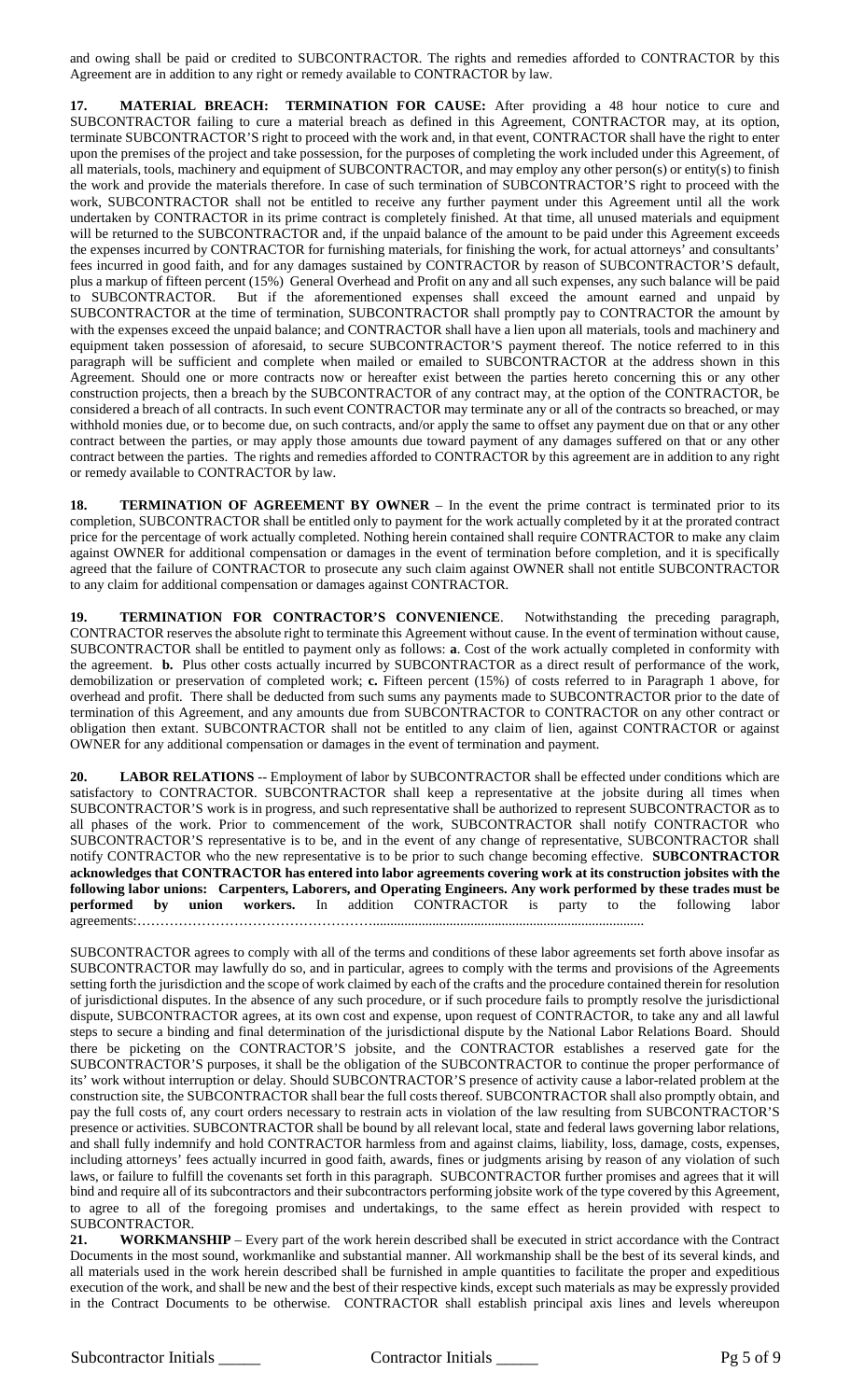SUBCONTRACTOR shall lay out and shall be strictly responsible for the accuracy of its work and for any loss or damage to other contractors engaged in work on the site by reason of failure of SUBCONTRACTOR to set out or perform its work correctly. SUBCONTRACTOR shall exercise prudence so that actual final conditions and details shall result in perfect alignment of finished surfaces.

**22. PROVISION FOR INSPECTION** – SUBCONTRACTOR shall furnish to CONTRACTOR and its representatives ample facilities at all times for inspecting materials at the site of construction, at the shops, or any place where materials under this Agreement may be in course of preparation, process, manufacture or treatment. SUBCONTRACTOR shall further furnish to CONTRACTOR as often as required, full reports of the progress of the work at any place where materials under this Agreement may be in the course of preparation or manufacture; the reports shall show the progress of such preparation and manufacture in such details as may be required by CONTRACTOR, including any plans, drawings or diagrams made in course of preparation. The making or failure to make any inspection of or payment for or acceptance of the materials shall not impair CONTRACTOR'S right to later reject non-conforming materials, or to avail itself of any other remedy which CONTRACTOR may be entitled, notwithstanding CONTRACTOR'S knowledge of the nonconformity, its substantiality, or the ease of its discovery. SUBCONTRACTOR shall be liable for all inspection, reshipment and return costs on non-conforming materials. SUBCONTRACTOR shall not replace returned materials unless so directed by CONTRACTOR in writing. CONTRACTOR shall retain all rights granted herein notwithstanding the provisions of Paragraph N of this Agreement.

**23. MATERIALS AND EQUIPMENT** – In the event the scope of work includes installation of materials or equipment furnished by others, it shall be the responsibility of SUBCONTRACTOR to examine the items provided, and handle, store and install the same with such skill and care as to ensure a satisfactory installation. Loss or damage due to acts of SUBCONTRACTOR shall be charged to the account of SUBCONTRACTOR and deducted from monies due under this Agreement. Title to any goods or materials intended to be incorporated into the Project shall pass to CONTRACTOR once the goods or materials are capable of being identified as intended for the Project, but SUBCONTRACTOR shall be required to maintain insurance on and bear the risk of loss of or harm to any such goods and materials, as elsewhere set forth in this agreement, for any and all applicable time periods, but in any event, until completion of the Project, as defined in the Contract Documents. The provisions of this paragraph shall not nullify or modify any other provisions of this Agreement which shall remain in full force and effect.

**24. PROTECTION OF WORK** – SUBCONTRACTOR shall effectively secure and protect the work done pursuant to this Agreement and assume full responsibility for the condition of its work until final acceptance by ARCHITECT, OWNER, and CONTRACTOR. SUBCONTRACTOR further agrees to provide such protection as necessary to protect the work and the workers of the CONTRACTOR and other subcontractors from its operations. SUBCONTRACTOR shall be liable for any loss or damage to any of its work in place or to any of its equipment or materials on the jobsite, and shall be liable for any work of others which SUBCONTRACTOR damages. SUBCONTRACTOR shall promptly repair or replace any damaged work, property or materials.

**25. USE OF CONTRACTOR'S EQUIPMENT** – The SUBCONTRACTOR, its agents, employees, subcontractors or suppliers shall not use the CONTRACTOR'S equipment without the express written permission of the CONTRACTOR'S designated representative. SUBCONTRACTOR shall be fully responsible for and shall be deemed to have inspected any such equipment and accepts the use of such equipment as is. If the SUBCONTRACTOR, or any of its agents, employees, suppliers, or subcontractors utilize any machinery, equipment, tools, scaffolding, hoists, or similar items owned, leased or under the control of CONTRACTOR, SUBCONTRACTOR shall act as an independent contractor solely responsible for the safety thereof, and shall be primarily liable for any loss or damage (including personal injury or death) which may arise from such use regardless of who is operating any of CONTRACTOR'S equipment under SUBCONTRACTOR'S control, and shall fully indemnify and hold CONTRACTOR harmless, pursuant to the provisions.

26. **CLEAN-UP** - During the course of construction, SUBCONTRACTOR shall remove waste materials from the site as often as is necessary to maintain the premises in a clean and orderly condition. Upon completion of the work under this Agreement, SUBCONTRACTOR shall remove from the site all temporary structures, debris and waste incident to his operation and clean all surfaces, fixtures, equipment, etc., relative to the performance of this Agreement. If SUBCONTRACTOR fails to perform a clean-up function within two (2) days after notification from CONTRACTOR to do so, CONTRACTOR may proceed with that function as it judges necessary in the manner it may deem expedient, and the cost thereof shall be charged to SUBCONTRACTOR and deducted from the monies due under this Agreement.

**27. GUARANTEE –** SUBCONTRACTOR guarantees all materials and workmanship and agrees to replace at its sole cost and expense, and to the satisfaction of CONTRACTOR, any and all materials adjudged defective or improperly installed, during a period of ten (10) years from completion and acceptance of the work covered by the prime contract, in the case of construction of single family homes governed by SB 800; otherwise one (1) year. If, however, the period of guarantee in the Contract Documents exceeds one (1) year, SUBCONTRACTOR shall be bound during the longer period stipulated. SUBCONTRACTOR shall further guarantee to Contractor the materials and workmanship of all repair work done pursuant to this provision for a period of time in which the statute of limitation or repose is extended by these repairs, or an additional eighteen (18) months, whichever is later. SUBCONTRACTOR acknowledges and agrees that CONTRATOR'S damages for breach of this guarantee will include, but not limited to, costs to defend any claim of defective construction. If builder has instituted an agreement pursuant to SB 800 or an enhanced protection agreement pursuant to SB 800, SUBCONTRACTOR agrees to be bound to its term.

**28. INDEMNIFICATION FROM PATENT RIGHTS –** SUBCONTRACTOR shall defend, indemnify and hold CONTRACTOR harmless against any claim, suit or action, or any alleged violation or infringement of patent rights which may be made against CONTRACTOR by reason of the use in connection with or as part of the performance of the work or the furnishing of the material hereunder, of anything which is now or may hereafter be covered by patent, copyright or trademark, and also against all expenses, including actual attorneys' fees incurred in good faith, which CONTRACTOR may incur in defending or adjusting any claim, suit or action.

**29. ASSIGNMENT OF CONTRACT –** SUBCONTRACTOR shall not, without written consent of CONTRACTOR, assign, transfer or sublet any portion or part of the work required by this Agreement or assign any payments hereunder to others. If SUBCONTRACTOR is given written consent to assign, transfer or sublet any portion or part of the work, SUBCONTRACTOR shall bind its subcontractors, assignees or sublettors to all of the terms and provisions of this agreement. No assignment, subcontract, or sublet shall be valid unless SUBCONTRACTOR has fully complied with the provisions of this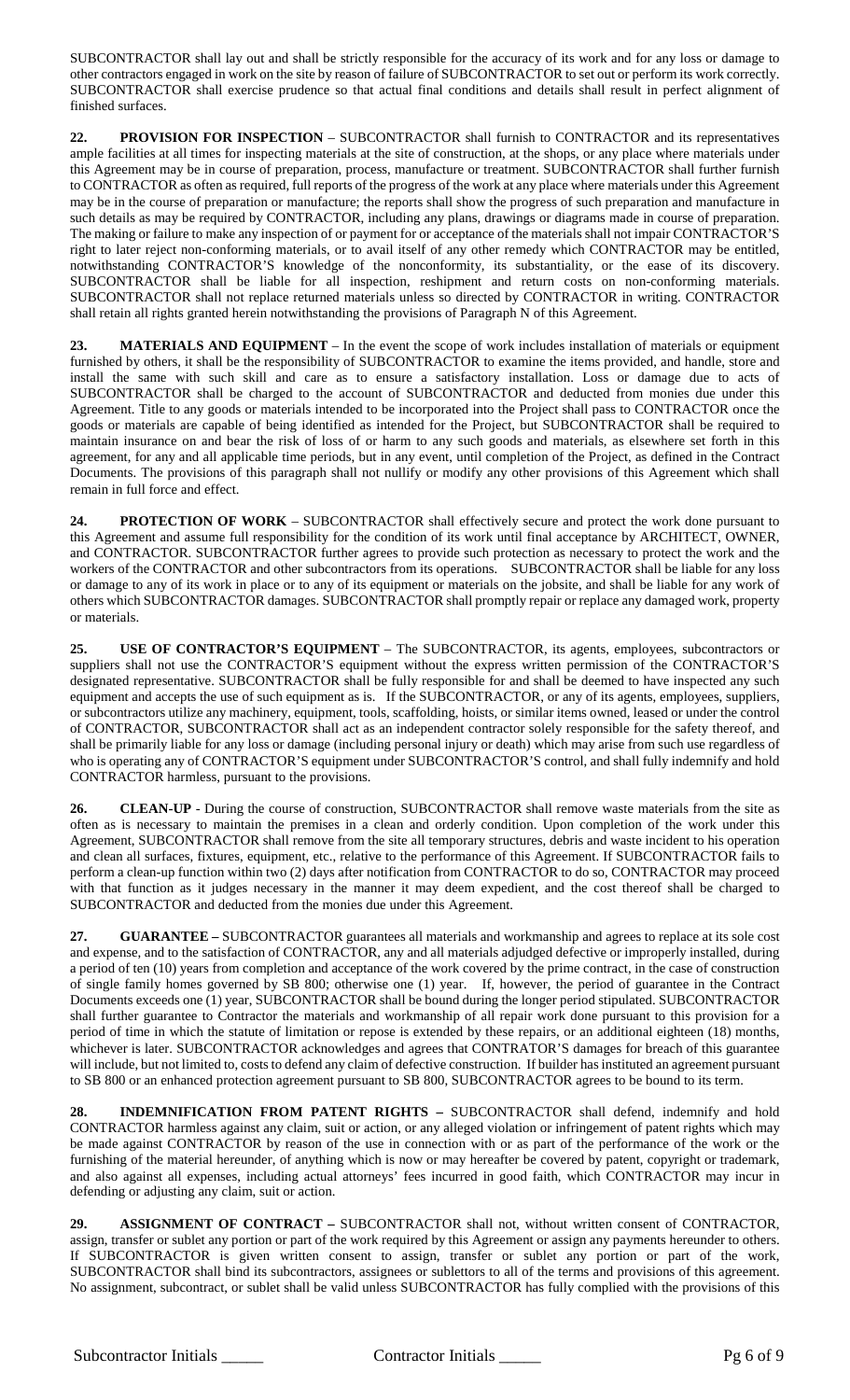paragraph. CONTRACTOR may assign or transfer the whole or part of this Agreement, and its rights hereunder, to any corporation, individual or partnership.

**30. INDEPENDENT CONTRACTOR** – SUBCONTRACTOR is an independent contractor and shall, at its sole cost and expense, and without increase in the Contract Price, comply with all laws, rules, ordinances, codes and regulations of all governing bodies having jurisdiction of the work, obtain all necessary permits and licenses for its work, pay all manufacturers' taxes, sales taxes, use taxes, processing taxes, and all federal and state taxes, insurance and contributions for Social Security and Unemployment which are measured by wages, salaries, or other remunerations paid to SUBCONTRACTOR'S employees, whether levied under existing or subsequently enacted laws, rules or regulations. SUBCONTRACTOR, upon request, shall furnish evidence satisfactory to CONTRACTOR that any or all of the foregoing obligations have been fulfilled.

**31. WAIVER** - Any act or omission of CONTRACTOR which SUBCONTRACTOR might claim as an excuse for its own failure to perform shall be deemed waived by SUBCONTRACTOR unless it shall notify CONTRACTOR in writing of its intention to assert such excuse within ten (10) days after the occurrence of any such act or omission. No delay or omission on the part of CONTRACTOR in exercising any of its rights hereunder, nor the acquiescence in or waiver by CONTRACTOR of a breach of any term or condition of this agreement shall be deemed or construed to operate as a waiver of such rights or acquiescence thereto except in the specific instance for which given. CONTRACTOR's payment of one or more SUBCONTRACTOR claim for which SUBCONTRACTOR failed to provide notice is not a waiver of SUBCONTRACTOR's obligation to provide notices as required herein as to any other SUBCONTRACTOR claim. SUBCONTRACTOR waives any right it might have to assert the provisions of CALIFORNIA CIVIL CODE Sec. 1654 against CONTRACTOR.

**32. ATTORNEYS' FEES** – In the event either CONTRACTOR or SUBCONTRACTOR institutes legal proceedings, whether by court action, arbitration, or otherwise, against the other party, or against the surety of the other party, in connection with any dispute or matter arising under this Agreement, the non-prevailing party shall bear attorneys' fees and costs incurred.

**33. DISPUTES** –In the event that the CONTRACTOR and OWNER arbitrate a controversy that, in CONTRACTOR'S opinion, involves SUBCONTRACTOR'S performance, Subcontract requirements and/or claims arising thereunder, then CONTRACTOR may join SUBCONTRACTOR as a party to the arbitration. SUBCONTRACTOR agrees and consents to such joinder. In the event SUBCONTRACTOR is so joined, SUBCONTRACTOR shall be bound and abide by the terms, administration, conditions and rules of arbitration, and the award of the arbitrators shall be final and binding with respect to all claims and issues presented or which were capable of presentation in the proceedings. If the SUBCONTRACTOR does not participate as a party in the CONTRACTOR and OWNER arbitration, SUBCONTRACTOR agrees to fulfill its duties and obligations under Paragraph 10 above and cooperate with CONTRACTOR in presenting and defending claims in arbitration. SUBCONTRACTOR hereby agrees to be bound by the arbitration award, and to accept, as its full compensation for any claim, its pro-rata share of the arbitration award. If at any time any controversy shall arise between CONTRACTOR and SUBCONTRACTOR regarding anything pertaining to this Agreement which the parties hereto do not promptly adjust and determine, or which the OWNER's representative or ARCHITECT cannot decide to the satisfaction of both parties, then the written orders of CONTRACTOR to SUBCONTRACTOR shall be followed until the work under this Agreement is completed, at which time, the parties will mediate any and all disputes. CONTRACTOR will have the right to audit SUBCONTRACTOR's books and records which relate to any SUBCONTRACTOR claim for extra contractual payment. If mediation fails, the parties will resolve their disputes as provided by law.

**34. SAFETY** – SUBCONTRACTOR is solely responsible for the safety of its employees, the employees of its subcontractors and of all persons it invites or allows on the project site, or invited or allowed on the project site by any of its subcontractors. SUBCONTRACTOR shall at its own expense, comply with CONTRACTOR'S project safety program and all specific safety requirements, laws regulations, rules or ordinances, promulgated by any government authority, whether state, federal or local, now existing or subsequently enacted. SUBCONTRACTOR shall be fully responsible for compliance with the provisions of this paragraph by itself, its agents, employees, material suppliers, and sub-subcontractors with respect to its portion of its work, and shall pay, respond to, or defend any citation, assessment, fine or penalty relating to the failure of any person or entity listed hereunder to so comply. SUBCONTRACTOR shall conform to the Equal Employment Opportunity policies of the CONTRACTOR and all state, federal and local laws, rules, regulations, plans, programs, standards and regulations now existing or subsequently enacted. SUBCONTRACTOR shall be fully responsible for compliance hereunder by itself, its agents, employees, material suppliers and sub-subcontractors with respect to its portion of the work, and shall pay, respond to, or defend any citation, assessment, fine, penalty, order, claim, charge or criminal or civil action, arising by reason of the failure of any party named hereunder to so comply. SUBCONTRACTOR shall defend, indemnify and hold harmless CONTRACTOR from and against any liability, loss, including any loss of profits or prospective advantage, occasioned by the suspension, cancellation or termination of any contract, or CONTRACTOR'S eligibility therefore, damage, costs, claims, awards, judgments, fines, expenses, including attorney's fees actually incurred in good faith, claims or liability for harm to persons or property; expenses incurred pursuant to or attendant to any hearing or meeting or other applicable costs which may be incurred by CONTRACTOR resulting from SUBCONTRACTOR'S failure to fulfill the covenants set forth in this paragraph.

SUBCONTRACTOR'S responsibility to receive, respond to, and defend any citation, order, claim, charge or action arising from failure to comply with the provisions of this paragraph, regardless of whether such non-compliance results from its active or passive acts or omissions or whether such non-compliance is the sole or contributing cause of any of those matters against which SUBCONTRACTOR is obligated hereunder to indemnify and hold harmless CONTRACTOR.

CONTRACTOR may, in its discretion, exercise the rights and remedies provided under the terms of this Agreement, including, but not limited to, the rights and remedies provided in Paragraph 13 of this Agreement, for failure to comply with any citation, rule, law, regulation, standard, ordinance, program, or plan.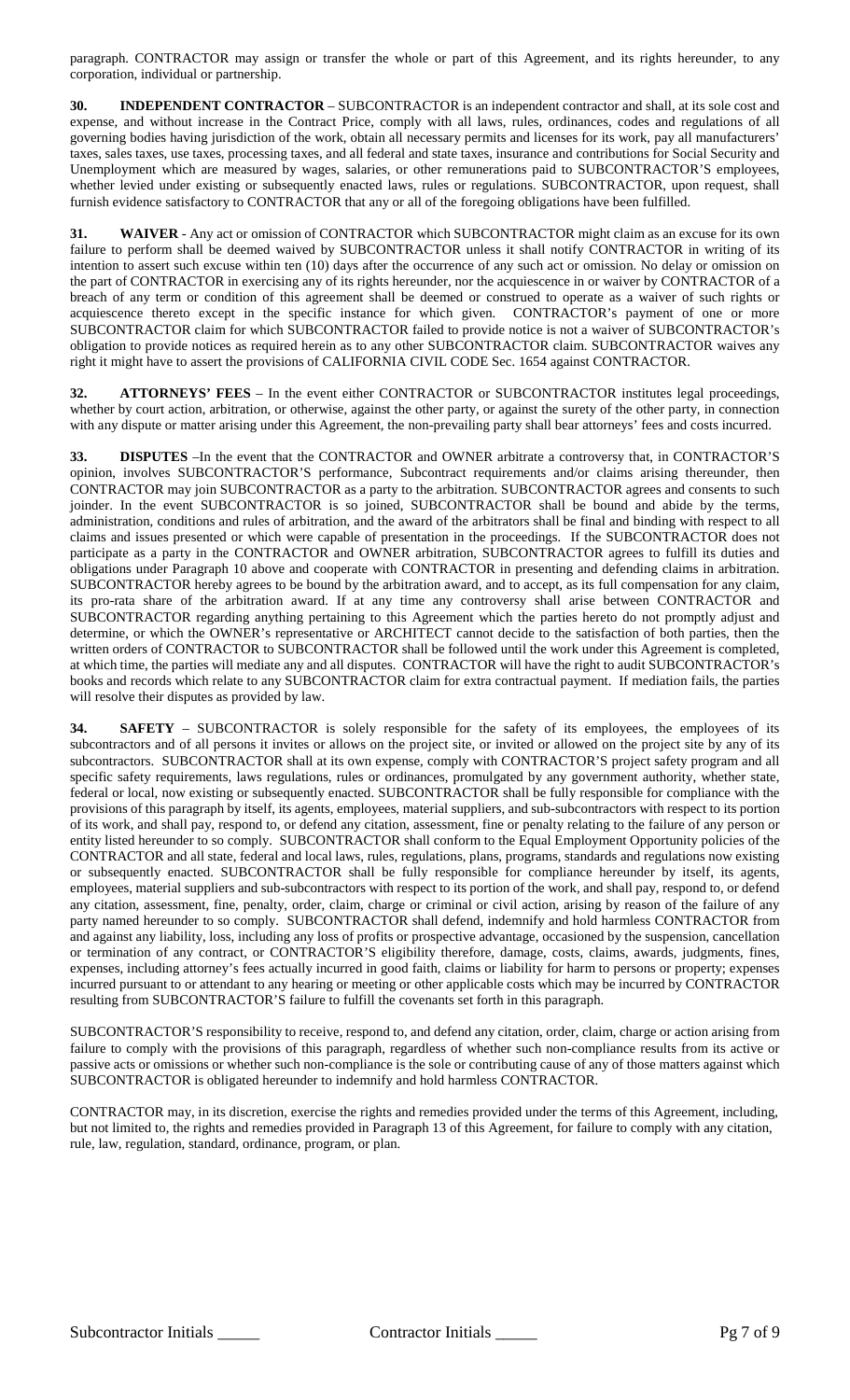**35. USE OF CONTRACTOR'S EQUIPMENT-** Any and all use of CONTRACTOR'S equipment by SUBCONTRACTOR must be authorized in writing by CONTRACTOR or an authorized representative of CONTRACTOR. Such authorization shall be in writing, and if the circumstances of said use of CONTRACTOR'S equipment are such that it is not commercially reasonable to obtain written authorization prior to use, then SUBCONTRACTOR shall obtain retroactive written authorization within twelve (12) hours of said use. SUBCONTRACTOR shall be responsible for payment to CONTRACTOR of the standard rental rates for the time of use of CONTRACTOR'S equipment, which SUBCONTRACTOR agrees and acknowledges may be deducted from any payment due to SUBCONTRACTOR for the payment period immediately proceeding said use.

SUBCONTRACTOR expressly agrees to indemnify and hold CONTRACTOR, and any Indemnified Party (as defined herein), harmless from and against any and all Claims arising out of or related to SUBCONTRACTOR'S use, whether authorized or unauthorized, of CONTRACTOR'S equipment. This indemnity obligation is only limited by California law and will only be inapplicable in the event a Claim is determined by final adjudication to be caused by the sole negligence or willful misconduct of CONTRACTOR or an Indemnified Party.

In the event of SUBCONTRACTOR'S unauthorized use (which shall mean any use not authorized in writing as required herein) of CONTRACTOR'S equipment, SUBCONTRACTOR hereby expressly waives and releases any and all Claims, causes of actions, or rights it may have against CONTRACTOR related to any Claim arising out of or related to such unauthorized use.

SUBCONTRACTOR expressly agrees to defend CONTRACTOR, with counsel of CONTRACTOR'S choosing, in the event of any Claim made arising out of or related to SUBCONTRACTOR'S use, whether authorized or unauthorized, of CONTRACTOR'S equipment. Said defense obligation shall be immediate upon written tender of same to SUBCONTRACTOR, and shall include CONTRACTOR'S attorneys' fees, administrative fees and costs, litigation or dispute resolution costs, consultant and/or expert costs, and any other costs or fees reasonably necessitated by a Claim arising out of or related to SUBCONTRACTOR'S use of CONTRACTOR'S equipment.

SUBCONTRACTOR agrees and acknowledges that this section thirty-five (35) of this AGREEMENT is material, and will be included in any lower-tier subcontract between SUBCONTRACTOR and any and all of its sub-subcontractors, with SUBCONTRACTOR'S lower-tier sub-subcontractors expressly agreeing to perform the obligations of SUBCONTRACTOR under this section, and be bound to CONTRACTOR by the same terms set forth in this section. SUBCONTRACTOR shall provide written verification to CONTRACTOR that it has fulfilled this requirement within twenty-four hours of a demand by CONTRACTOR for said verification.

# **SECTION F – SPECIAL PROVISIONS**

## **INCLUSIONS/EXCLUSIONS PER QUOTE DATED**

## APPENDIX D – (CERTIFIED PAYROLL SUBMISSION REQUIREMENTS) IS HEREBY INCORPORATED INTO THIS AGREEMENT.

Copies of DIR generated Certified Payroll, with employee information shown, must be sent to the General Contractor along with associated DIR upload confirmations (DIR#282878).

eCPR website: https://efiling.dir.ca.gov/eCPR/pages/home.jsp

CONTRACTORS ARE REQUIRED BY LAW TO BE LICENSED AND REGULATED BY THE CONTRACTORS' STATE LICENSE BOARD WHICH HAS THE JURISDICTION TO INVESTIGATE COMPLAINTS AGAINST CONTRACTORS IF A COMPLAINT IS FILED WITHIN THREE YEARS OF THE DATE OF THE ALLEGED VIOLATION. ANY QUESTIONS CONCERNING A CONTRACTOR MAY BE REFERRED TO THE REGISTRAR, CONTRACOTRS' STATE LICENSE BOARD, P.O. BOX 2600, SACRAMENTO, CA 95825